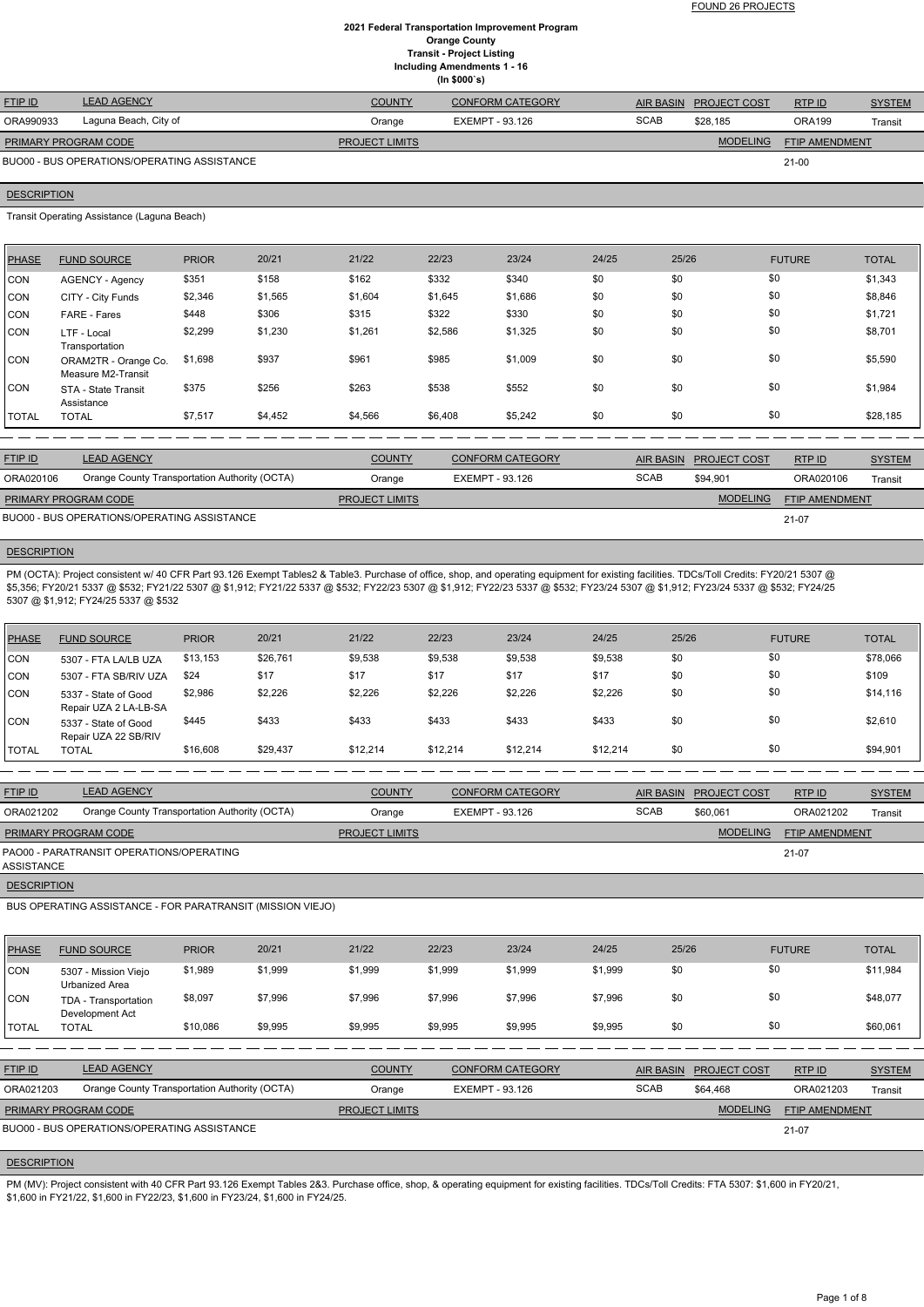**Including Amendments 1 - 16**

|              | (ln \$000's)                                  |              |         |                       |         |                         |         |                  |                     |                       |               |
|--------------|-----------------------------------------------|--------------|---------|-----------------------|---------|-------------------------|---------|------------------|---------------------|-----------------------|---------------|
| <b>PHASE</b> | <b>FUND SOURCE</b>                            | <b>PRIOR</b> | 20/21   | 21/22                 | 22/23   | 23/24                   | 24/25   | 25/26            |                     | <b>FUTURE</b>         | <b>TOTAL</b>  |
| CON          | 5307 - Mission Viejo<br>Urbanized Area        | \$24,304     | \$8,000 | \$8,000               | \$8,000 | \$8,000                 | \$8,000 | \$0              | \$0                 |                       | \$64,304      |
| CON          | 5337 - State of Good<br>Repair UZA 68 Mission | \$164        | \$0     | \$0                   | \$0     | \$0                     | \$0     | \$0              | \$0                 |                       | \$164         |
| <b>TOTAL</b> | <b>TOTAL</b>                                  | \$24,468     | \$8,000 | \$8,000               | \$8,000 | \$8,000                 | \$8,000 | \$0              | \$0                 |                       | \$64,468      |
|              |                                               |              |         |                       |         |                         |         |                  |                     |                       |               |
| FTIP ID      | <b>LEAD AGENCY</b>                            |              |         | <b>COUNTY</b>         |         | <b>CONFORM CATEGORY</b> |         | <b>AIR BASIN</b> | <b>PROJECT COST</b> | RTP ID                | <b>SYSTEM</b> |
| ORA080803    | Orange County Transportation Authority (OCTA) |              |         | Orange                |         | <b>EXEMPT - 93.126</b>  |         | <b>SCAB</b>      | \$158,209           | 20M0701               | Transit       |
|              | PRIMARY PROGRAM CODE                          |              |         | <b>PROJECT LIMITS</b> |         |                         |         |                  | <b>MODELING</b>     | <b>FTIP AMENDMENT</b> |               |

21-07

PAO00 - PARATRANSIT OPERATIONS/OPERATING ASSISTANCE

**DESCRIPTION** 

Costs associated w/ contracting for ACCESS & Contracted Fixed Route. - OCTA/MV. TDCs: FY20/21 5307 @ \$2,667; FY20/21 5310 @ \$458; FY20/21 5339 @ \$895, FY21/22 5307 @ \$4,411; FY21/22 5310 @ \$458; FY21/22 5339 @ \$1,240; FY22/23 5307 @ \$4,411; FY22/23 5310 @ \$458; FY22/23 5339 @ \$1,240; FY23/24 5307 @ \$4,411; FY23/24 5310 @ \$458; FY23/24 5339 @ \$1,240; FY24/25 5307 @ \$4,411; FY24/25 5310 @ \$458; FY24/25 5339 @ \$1,240.

| <b>PHASE</b> | <b>FUND SOURCE</b>                           | <b>PRIOR</b> | 20/21    | 21/22    | 22/23    | 23/24    | 24/25    | 25/26 | <b>FUTURE</b> | <b>TOTAL</b> |
|--------------|----------------------------------------------|--------------|----------|----------|----------|----------|----------|-------|---------------|--------------|
| CON          | 5307 - FTA LA/LB UZA                         | \$18,956     | \$13,333 | \$22,056 | \$22,056 | \$22,056 | \$22,056 | \$0   | \$0           | \$120,513    |
| CON          | 5310 - Los Angeles -<br>Long Beach - Anaheim | \$1,747      | \$1,768  | \$1,768  | \$1,768  | \$1,768  | \$1,768  | \$0   | \$0           | \$10,587     |
| CON          | 5310 - Mission Viejo<br>Urbanized Area - Em  | \$508        | \$524    | \$524    | \$524    | \$524    | \$524    | \$0   | \$0           | \$3,128      |
| CON          | 5339LA-LOS ANGELES<br>- LONG                 | \$0          | \$3,598  | \$5,323  | \$5,323  | \$5,323  | \$0      | \$0   | \$0           | \$19,567     |
| CON          | 5339MV-Mission Viejo<br>Urbanized Area - BFG | \$0          | \$877    | \$877    | \$877    | \$877    | \$877    | \$0   | \$0           | \$4,385      |
| CON          | <b>AGENCY - Agency</b>                       | \$29         | \$0      | \$0      | \$0      | \$0      | \$0      | \$0   | \$0           | \$29         |
| <b>TOTAL</b> | <b>TOTAL</b>                                 | \$21,240     | \$20,100 | \$30,548 | \$30,548 | \$30,548 | \$25,225 | \$0   | \$0           | \$158,209    |

| <b>FTIP ID</b>              | <b>LEAD AGENCY</b>                                    | <b>COUNTY</b>         | <b>CONFORM CATEGORY</b> | <b>AIR BASIN</b> | <b>PROJECT COST</b> | RTP ID                | <b>SYSTEM</b> |
|-----------------------------|-------------------------------------------------------|-----------------------|-------------------------|------------------|---------------------|-----------------------|---------------|
| ORA080909                   | Orange County Transportation Authority (OCTA)         | Orange                | <b>TCM Committed</b>    | <b>SCAB</b>      | \$479.275           | 2TR1001               | Transit       |
| <b>PRIMARY PROGRAM CODE</b> |                                                       | <b>PROJECT LIMITS</b> |                         |                  | <b>MODELING</b>     | <b>FTIP AMENDMENT</b> |               |
|                             | LRN94 - LIGHT RAIL CARS &/or LOCOMOTIVES-EXP-ALT FUEL |                       |                         |                  | <b>YES</b>          | 21-05                 |               |

#### **DESCRIPTION**

Anaheim Canyon Station project will add double track and another platform as well as extend the existing platform to be in conformance with the Metrolink standards for passenger platform length. (TDCs in FY18/19 \$136 for DES, \$29 for ROW and \$2,532 for CON; 5307 FHWA Transfer: \$43 in FY19/20 from Orange Parking Structure savings already in FTA grant CA-2017-072)

OC STREETCAR BETWEEN SARTC AND A NEW TRANSIT CENTER IN GARDEN GROVE, NEAR THE INTERSECTION OF HARBOR BOULEVARD AND WESTMINSTER AVENUE. (Transit Development Credit Match for FHWA Transfer FY16/17 is \$306k & TDC Match for FHWA Transfer FY18/19 is \$2.822M)

| <b>PHASE</b>      | <b>FUND SOURCE</b>                                   | <b>PRIOR</b> | 20/21    | 21/22                 | 22/23                | 23/24                   | 24/25            | 25/26               | <b>FUTURE</b>  | <b>TOTAL</b>  |
|-------------------|------------------------------------------------------|--------------|----------|-----------------------|----------------------|-------------------------|------------------|---------------------|----------------|---------------|
| PE                | 5307 - (FHWA Transfer<br>Funds)                      | \$33,145     | \$0      | \$0                   | \$0                  | \$0                     | \$0              | \$0                 | \$0            | \$33,145      |
| PE                | 5307 - FTA LA/LB UZA                                 | \$13,599     | \$0      | \$0                   | \$0                  | \$0                     | \$0              | \$0                 | \$0            | \$13,599      |
| PE                | 5309b - FTA New Rail<br><b>Starts</b>                | \$9,863      | \$0      | \$0                   | \$0                  | \$0                     | \$0              | \$0                 | \$0            | \$9,863       |
| PE                | CITY - City Funds                                    | \$129        | \$0      | \$0                   | \$0                  | \$0                     | \$0              | \$0                 | \$0            | \$129         |
| PE                | ORA-TRN - Orange Co.<br>Measure M-Transit            | \$6,000      | \$0      | \$0                   | \$0                  | \$0                     | \$0              | \$0                 | \$0            | \$6,000       |
| PE                | ORAM2TR - Orange Co.<br>Measure M2-Transit           | \$15,990     | \$0      | \$0                   | \$0                  | \$0                     | \$0              | \$0                 | \$0            | \$15,990      |
| ROW               | ORAM2TR - Orange Co.<br>Measure M2-Transit           | \$8,414      | \$0      | \$0                   | \$0                  | \$0                     | \$0              | \$0                 | \$0            | \$8,414       |
| <b>CON</b>        | 5307 - (FHWA Transfer<br>Funds)                      | \$20,978     | \$0      | \$0                   | \$0                  | \$0                     | \$0              | \$0                 | \$0            | \$20,978      |
| <b>CON</b>        | 5309b - FTA New Rail<br><b>Starts</b>                | \$139,092    | \$0      | \$0                   | \$0                  | \$0                     | \$0              | \$0                 | \$0            | \$139,092     |
| CON               | CMAQ - Congestion<br><b>Mitigation Air Quality</b>   | \$0          | \$34,515 | \$0                   | \$0                  | \$0                     | \$0              | \$0                 | \$0            | \$34,515      |
| <b>CON</b>        | ORAM2TR - Orange Co.<br>Measure M2-Transit           | \$141,479    | \$30,485 | \$0                   | \$0                  | \$0                     | \$0              | \$0                 | \$0            | \$171,964     |
| <b>CON</b>        | <b>Transit And Intercity Rail</b><br>Capital Program | \$25,586     | \$0      | \$0                   | \$0                  | \$0                     | \$0              | \$0                 | \$0            | \$25,586      |
| <b>TOTAL</b>      | <b>TOTAL</b>                                         | \$414,275    | \$65,000 | \$0                   | \$0                  | \$0                     | \$0              | \$0                 | \$0            | \$479,275     |
|                   |                                                      |              |          |                       |                      |                         |                  |                     |                |               |
| <b>FTIP ID</b>    | <b>LEAD AGENCY</b>                                   |              |          | <b>COUNTY</b>         |                      | <b>CONFORM CATEGORY</b> | <b>AIR BASIN</b> | <b>PROJECT COST</b> | <b>RTP ID</b>  | <b>SYSTEM</b> |
| ORA085004         | Orange County Transportation Authority (OCTA)        |              |          | Orange                | <b>TCM Committed</b> |                         | <b>SCAB</b>      | \$34,153            | 2TR0704        | Transit       |
|                   | PRIMARY PROGRAM CODE                                 |              |          | <b>PROJECT LIMITS</b> |                      |                         |                  | <b>MODELING</b>     | FTIP AMENDMENT |               |
| TRRH6 - PASSENGER | STATIONS/FACILITIES-REHAB/IMPROVEMENTS               |              |          |                       |                      |                         |                  |                     | $21 - 01$      |               |

# **DESCRIPTION**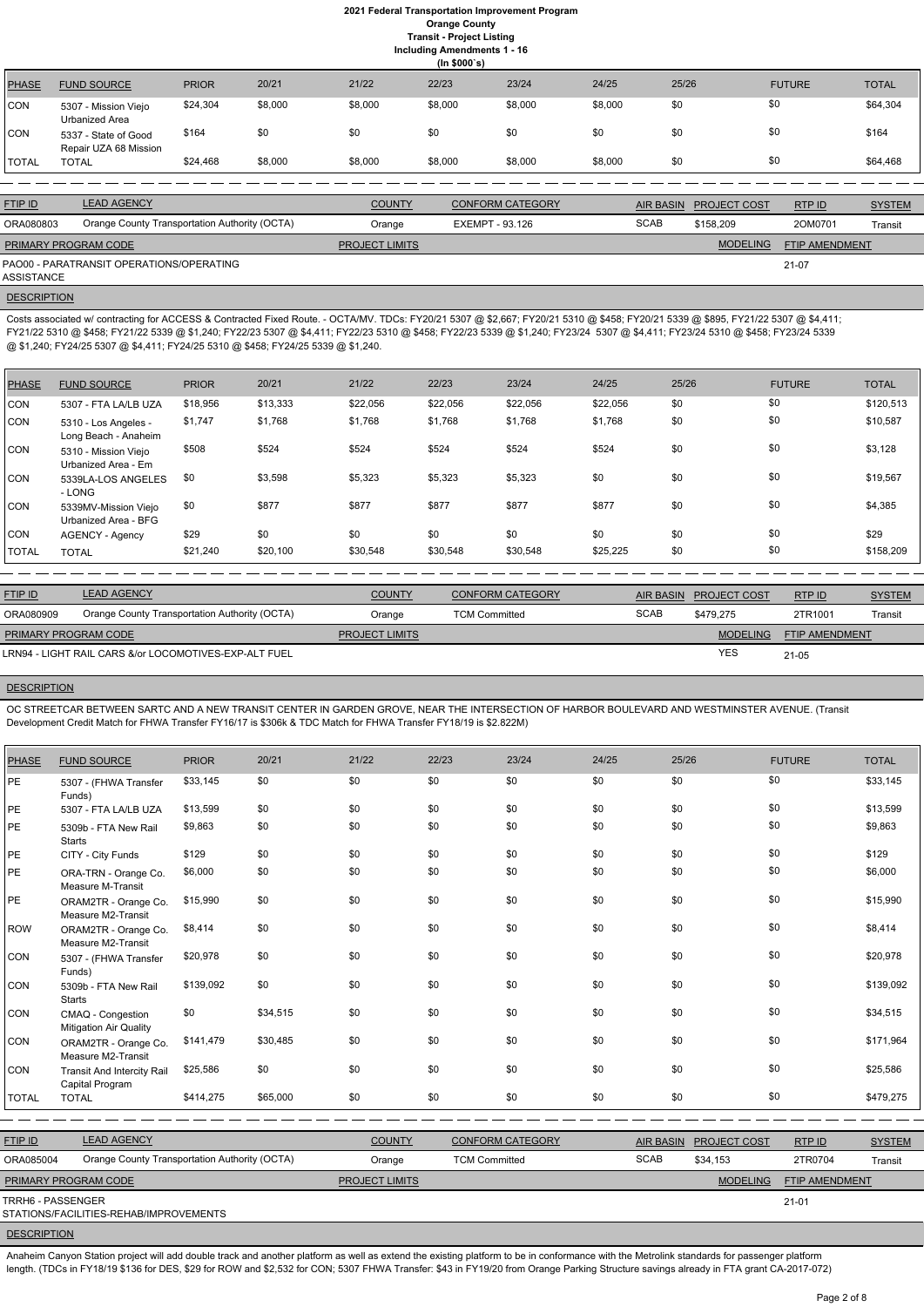### **2021 Federal Transportation Improvement Program Orange County Transit - Project Listing Including Amendments 1 - 16 (In \$000`s)**

| <b>PHASE</b> | <b>FUND SOURCE</b>                                 | <b>PRIOR</b> | 20/21   | 21/22 | 22/23   | 23/24 | 24/25 | 25/26 | <b>FUTURE</b> | <b>TOTAL</b> |
|--------------|----------------------------------------------------|--------------|---------|-------|---------|-------|-------|-------|---------------|--------------|
| <b>PE</b>    | 5307 - (FHWA Transfer<br>Funds)                    | \$3,432      | \$0     | \$0   | \$0     | \$0   | \$0   | \$0   | \$0           | \$3,432      |
| <b>ROW</b>   | 5307 - (FHWA Transfer<br>Funds)                    | \$250        | \$0     | \$0   | \$0     | \$0   | \$0   | \$0   | \$0           | \$250        |
| <b>ROW</b>   | ORAFWY2 - Orange<br>County Sales Tax               | \$1,000      | \$0     | \$0   | \$0     | \$0   | \$0   | \$0   | \$0           | \$1,000      |
| CON          | 5307 - (FHWA Transfer<br>Funds)                    | \$22,450     | \$0     | \$0   | \$0     | \$0   | \$0   | \$0   | \$0           | \$22,450     |
| CON          | AGENCY - Agency                                    | \$1,768      | \$0     | \$0   | \$0     | \$0   | \$0   | \$0   | \$0           | \$1,768      |
| <b>CON</b>   | CMAQ - Congestion<br><b>Mitigation Air Quality</b> | \$0          | \$0     | \$0   | \$4,253 | \$0   | \$0   | \$0   | \$0           | \$4,253      |
| CON          | ORAM2TR - Orange Co.<br>Measure M2-Transit         | \$0          | \$1,000 | \$0   | \$0     | \$0   | \$0   | \$0   | \$0           | \$1,000      |
| <b>TOTAL</b> | <b>TOTAL</b>                                       | \$28,900     | \$1,000 | \$0   | \$4,253 | \$0   | \$0   | \$0   | \$0           | \$34,153     |

Rideshare Vanpool Program - Capital Lease Cost FY12/13 - FY20/21. This project includes subsidy, marketing, database, ride guide and associated costs for the Rideshare/Vanpool program. Transit Development Credits: FY18/19 FTA 5307 Transfer @ \$516, FY20/21 CMAQ @ \$516 and FY21/22 CMAQ @ \$516

| <b>FTIP ID</b>              | <b>LEAD AGENCY</b>                            | <b>COUNTY</b>         | <b>CONFORM CATEGORY</b> |             | AIR BASIN PROJECT COST | RTP ID                | <b>SYSTEM</b> |
|-----------------------------|-----------------------------------------------|-----------------------|-------------------------|-------------|------------------------|-----------------------|---------------|
| ORA112702                   | Orange County Transportation Authority (OCTA) | Orange                | <b>TCM Committed</b>    | <b>SCAB</b> | \$25.169               | 2120001               | Transit       |
| <b>PRIMARY PROGRAM CODE</b> |                                               | <b>PROJECT LIMITS</b> |                         |             | <b>MODELING</b>        | <b>FTIP AMENDMENT</b> |               |
| TDM20 - RIDESHARING         |                                               |                       |                         |             |                        | $21-00$               |               |

# **DESCRIPTION**

| <b>PHASE</b> | <b>FUND SOURCE</b>                                 | <b>PRIOR</b> | 20/21   | 21/22   | 22/23 | 23/24 | 24/25 | 25/26 | <b>FUTURE</b> | <b>TOTAL</b> |
|--------------|----------------------------------------------------|--------------|---------|---------|-------|-------|-------|-------|---------------|--------------|
| <b>CON</b>   | 5307 - (FHWA Transfer<br>Funds)                    | \$16,169     | \$0     | \$0     | \$0   | \$0   | \$0   | \$0   | \$0           | \$16,169     |
| <b>CON</b>   | CMAQ - Congestion<br><b>Mitigation Air Quality</b> | \$0          | \$4,500 | \$4,500 | \$0   | \$0   | \$0   | \$0   | \$0           | \$9,000      |
| <b>TOTAL</b> | <b>TOTAL</b>                                       | \$16,169     | \$4,500 | \$4,500 | \$0   | \$0   | \$0   | \$0   | \$0           | \$25,169     |

| <b>FTIP ID</b>              | <b>LEAD AGENCY</b>                                | <b>COUNTY</b>         | <b>CONFORM CATEGORY</b> |             | AIR BASIN PROJECT COST | RTPID                 | <b>SYSTEM</b> |
|-----------------------------|---------------------------------------------------|-----------------------|-------------------------|-------------|------------------------|-----------------------|---------------|
| ORA130099                   | Orange County Transportation Authority (OCTA)     | Orange                | TCM Committed           | <b>SCAB</b> | \$2.741                | 2TR0703               | Transit       |
| <b>PRIMARY PROGRAM CODE</b> |                                                   | <b>PROJECT LIMITS</b> |                         |             | <b>MODELING</b>        | <b>FTIP AMENDMENT</b> |               |
|                             | PAN93 - PARATRANSIT VEHICLES-EXPANSION-GAS/DIESEL |                       |                         |             |                        | 21-03                 |               |

### **DESCRIPTION**

Purchase (15) Expansion Paratransit Vans (OCTA)

| PHASE          | <b>FUND SOURCE</b>                            | <b>PRIOR</b> | 20/21   | 21/22                 | 22/23                  | 23/24                   | 24/25 | 25/26            |                     | <b>FUTURE</b>         | <b>TOTAL</b>  |
|----------------|-----------------------------------------------|--------------|---------|-----------------------|------------------------|-------------------------|-------|------------------|---------------------|-----------------------|---------------|
| <b>CON</b>     | TDA - Transportation<br>Development Act       | \$834        | \$1,907 | \$0                   | \$0                    | \$0                     | \$0   | \$0              | \$0                 |                       | \$2,741       |
| <b>TOTAL</b>   | <b>TOTAL</b>                                  | \$834        | \$1.907 | \$0                   | \$0                    | \$0                     | \$0   | \$0              | \$0                 |                       | \$2,741       |
|                |                                               |              |         |                       |                        |                         |       |                  |                     |                       |               |
| <b>FTIP ID</b> | <b>LEAD AGENCY</b>                            |              |         | <b>COUNTY</b>         |                        | <b>CONFORM CATEGORY</b> |       | <b>AIR BASIN</b> | <b>PROJECT COST</b> | RTP ID                | <b>SYSTEM</b> |
| ORA172201      | Orange County Transportation Authority (OCTA) |              |         | Orange                | <b>EXEMPT - 93.126</b> |                         |       | <b>SCAB</b>      | \$6,310             | ORA110613             | Transit       |
|                | PRIMARY PROGRAM CODE                          |              |         | <b>PROJECT LIMITS</b> |                        |                         |       |                  | <b>MODELING</b>     | <b>FTIP AMENDMENT</b> |               |
|                | SEC54 - SECURITY EQUIPMENT/FACILITIES         |              |         |                       |                        |                         |       |                  |                     | $21 - 00$             |               |

# Transit Security and Operations Center

| <b>PHASE</b>      | <b>FUND SOURCE</b>                                         | <b>PRIOR</b> | 20/21 | 21/22                 | 22/23                  | 23/24                   | 24/25 | 25/26            |                     | <b>FUTURE</b>  | <b>TOTAL</b>  |
|-------------------|------------------------------------------------------------|--------------|-------|-----------------------|------------------------|-------------------------|-------|------------------|---------------------|----------------|---------------|
| <b>PE</b>         | STPL-R - STP Local<br>Regional                             | \$0          | \$50  | \$0                   | \$0                    | \$0                     | \$0   | \$0              |                     | \$0            | \$50          |
| PE                | <b>TSSSSDR</b> - Transit<br>System Safety, Security        | \$3,053      | \$0   | \$0                   | \$0                    | \$0                     | \$0   | \$0              |                     | \$0            | \$3,053       |
| <b>ROW</b>        | <b>TSSSSDR</b> - Transit<br><b>System Safety, Security</b> | \$3,207      | \$0   | \$0                   | \$0                    | \$0                     | \$0   | \$0              |                     | \$0            | \$3,207       |
| <b>TOTAL</b>      | <b>TOTAL</b>                                               | \$6,260      | \$50  | \$0                   | \$0                    | \$0                     | \$0   | \$0              |                     | \$0            | \$6,310       |
|                   |                                                            |              |       |                       |                        |                         |       |                  |                     |                |               |
| <b>FTIP ID</b>    | <b>LEAD AGENCY</b>                                         |              |       | <b>COUNTY</b>         |                        | <b>CONFORM CATEGORY</b> |       | <b>AIR BASIN</b> | <b>PROJECT COST</b> | RTP ID         | <b>SYSTEM</b> |
| ORA174            | Orange County Transportation Authority (OCTA)              |              |       | Orange                | <b>EXEMPT - 93.126</b> |                         |       | <b>SCAB</b>      | \$262,078           | <b>ORA174</b>  | Transit       |
|                   | PRIMARY PROGRAM CODE                                       |              |       | <b>PROJECT LIMITS</b> |                        |                         |       |                  | <b>MODELING</b>     | FTIP AMENDMENT |               |
| <b>ASSISTANCE</b> | PAO00 - PARATRANSIT OPERATIONS/OPERATING                   |              |       |                       |                        |                         |       |                  |                     | $21-07$        |               |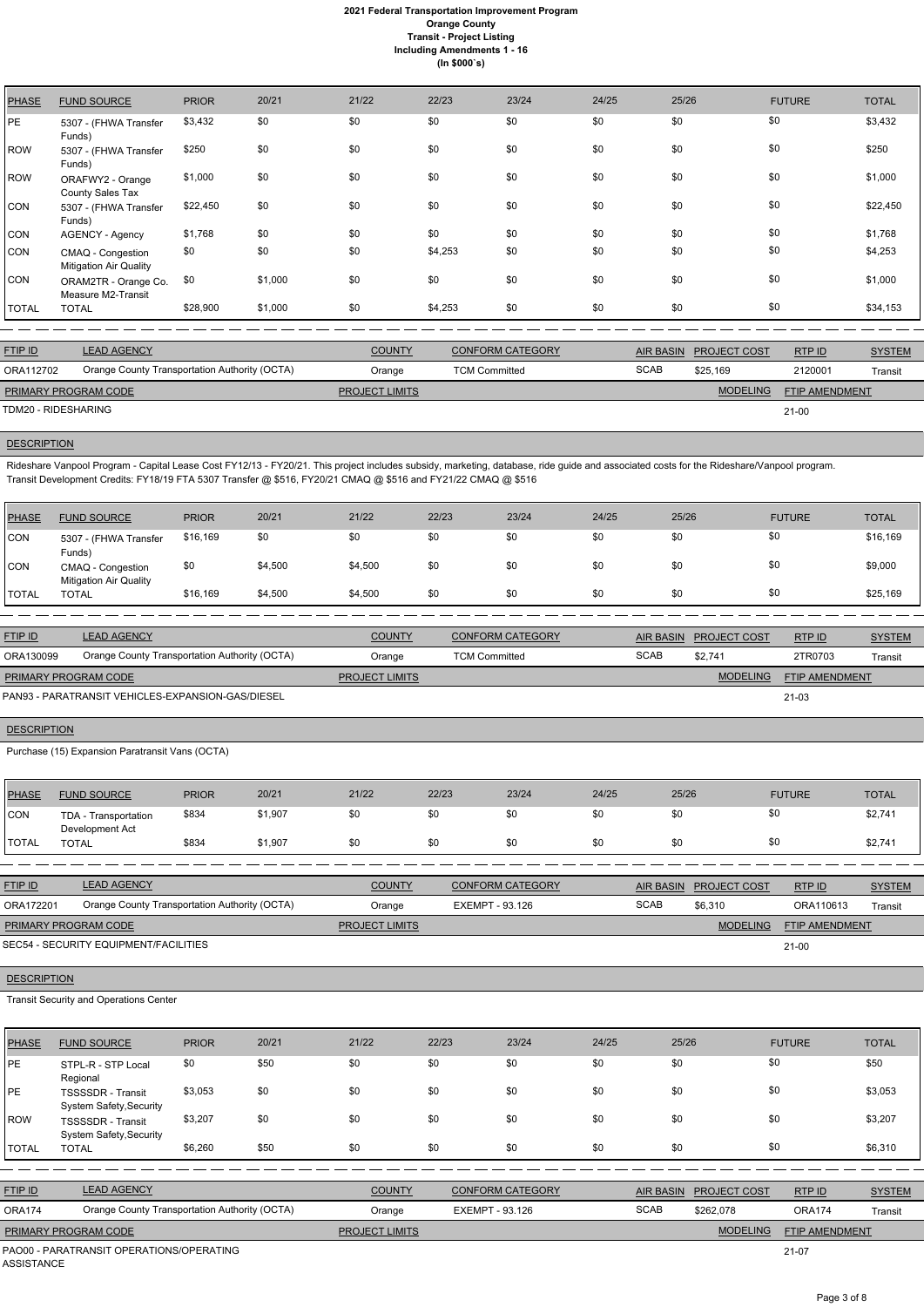### **2021 Federal Transportation Improvement Program Orange County Transit - Project Listing Including Amendments 1 - 16 (In \$000`s)**

### **DESCRIPTION**

# BUS OPERATING ASSISTANCE FTA9 - FOR PARATRANSIT (OCTA)

| <b>PHASE</b> | <b>FUND SOURCE</b>                      | <b>PRIOR</b> | 20/21    | 21/22    | 22/23    | 23/24    | 24/25    | 25/26 | <b>FUTURE</b> | <b>TOTAL</b> |
|--------------|-----------------------------------------|--------------|----------|----------|----------|----------|----------|-------|---------------|--------------|
| <b>CON</b>   | 5307 - FTA LA/LB UZA                    | \$10,154     | \$10,025 | \$10,025 | \$10,025 | \$10,025 | \$10,025 | \$0   | \$0           | \$60,279     |
| CON          | 5307 - FTA SB/RIV UZA                   | \$5          | \$4      | \$4      | \$4      | \$4      | \$4      | \$0   | \$0           | \$25         |
| <b>CON</b>   | TDA - Transportation<br>Development Act | \$41,310     | \$40,116 | \$40,116 | \$40,116 | \$40,116 | \$0      | \$0   | \$0           | \$201,774    |
| <b>TOTAL</b> | <b>TOTAL</b>                            | \$51,469     | \$50,145 | \$50,145 | \$50,145 | \$50,145 | \$10,029 | \$0   | \$0           | \$262,078    |

| <b>FTIP ID</b>       | <b>LEAD AGENCY</b>                                 | <b>COUNTY</b>         | <b>CONFORM CATEGORY</b> | <b>AIR BASIN</b> | <b>PROJECT COST</b> | RTP ID                | <b>SYSTEM</b> |
|----------------------|----------------------------------------------------|-----------------------|-------------------------|------------------|---------------------|-----------------------|---------------|
| ORA190301            | Orange County Transportation Authority (OCTA)      | Orange                | EXEMPT - 93.126         | <b>SCAB</b>      | \$110.550           | 2L206                 | Transit       |
| PRIMARY PROGRAM CODE |                                                    | <b>PROJECT LIMITS</b> |                         |                  | <b>MODELING</b>     | <b>FTIP AMENDMENT</b> |               |
| <b>BUR05 -</b>       | BUSES-REHABILITATION/IMPROVEMENTS-ALTERNATIVE FUEL |                       |                         |                  |                     | $21 - 11$             |               |

**DESCRIPTION** 

Purchase 40-foot alternative fuel replacement vehicles (165). Transit Development Credits: FY23/24 CMAQ @ \$808

| <b>PHASE</b> | <b>FUND SOURCE</b>                                 | <b>PRIOR</b> | 20/21    | 21/22 | 22/23 | 23/24   | 24/25 | 25/26 | <b>FUTURE</b> | <b>TOTAL</b> |
|--------------|----------------------------------------------------|--------------|----------|-------|-------|---------|-------|-------|---------------|--------------|
| CON          | 5307 - (FHWA Transfer<br>Funds)                    | \$72,689     | \$30,820 | \$0   | \$0   | \$0     | \$0   | \$0   | \$0           | \$103,509    |
| <b>CON</b>   | CMAQ - Congestion<br><b>Mitigation Air Quality</b> | \$0          | \$0      | \$0   | \$0   | \$7,041 | \$0   | \$0   | \$0           | \$7,041      |
| <b>TOTAL</b> | <b>TOTAL</b>                                       | \$72,689     | \$30,820 | \$0   | \$0   | \$7,041 | \$0   | \$0   | \$0           | \$110,550    |

| <b>FTIP ID</b>              | <b>LEAD AGENCY</b>                            | <b>COUNTY</b>         | CONFORM CATEGORY |             | AIR BASIN PROJECT COST | RTPID                 | <b>SYSTEM</b> |
|-----------------------------|-----------------------------------------------|-----------------------|------------------|-------------|------------------------|-----------------------|---------------|
| ORA190302                   | Orange County Transportation Authority (OCTA) | Orange                | EXEMPT - 93.126  | <b>SCAB</b> | \$13.160               | ORA020118             | Transit       |
| <b>PRIMARY PROGRAM CODE</b> |                                               | <b>PROJECT LIMITS</b> |                  |             | <b>MODELING</b>        | <b>FTIP AMENDMENT</b> |               |
| PAR17 - PARATRANSIT         | VEHICLES-REPLACEMENT-ALTERNATIVE FUEL         |                       |                  |             |                        | 21-06                 |               |

**DESCRIPTION** 

Purchase Replacement Paratransit Vans (103) - Projects are consistent with 40 CFR Part 93.126 Exempt Tables 2 and Table 3 categories - Purchase of new buses and rail cars to replace existing vehicles or for minor expansions of the fleet. TDCs/Toll Credits FTA 5339: \$1,116 in FY18/19, \$1,171 in FY19/20, \$345 in FY20/21.

| PHASE        | <b>FUND SOURCE</b>                           | <b>PRIOR</b> | 20/21   | 21/22 | 22/23 | 23/24 | 24/25 | 25/26 | <b>FUTURE</b> | <b>TOTAL</b> |
|--------------|----------------------------------------------|--------------|---------|-------|-------|-------|-------|-------|---------------|--------------|
| <b>CON</b>   | 5339LA-LOS ANGELES<br>- LONG                 | \$11,428     | \$1,722 | \$0   | \$0   | \$0   | \$0   | \$0   | \$0           | \$13,150     |
| CON          | 5339RS-Riverside/San<br>Bernardino Urbanized | \$7          | \$3     | \$0   | \$0   | \$0   | \$0   | \$0   | \$0           | \$10         |
| <b>TOTAL</b> | <b>TOTAL</b>                                 | \$11,435     | \$1,725 | \$0   | \$0   | \$0   | \$0   | \$0   | \$0           | \$13,160     |

| <b>FTIP ID</b>                                     | <b>LEAD AGENCY</b>                            | <b>COUNTY</b>         | <b>CONFORM CATEGORY</b> |             | AIR BASIN PROJECT COST | RTPID                 | <b>SYSTEM</b> |
|----------------------------------------------------|-----------------------------------------------|-----------------------|-------------------------|-------------|------------------------|-----------------------|---------------|
| ORA191501                                          | Orange County Transportation Authority (OCTA) | Orange                | EXEMPT - 93.126         | <b>SCAB</b> | \$19.500               | 2160009               | Transit       |
| <b>PRIMARY PROGRAM CODE</b>                        |                                               | <b>PROJECT LIMITS</b> |                         |             | <b>MODELING</b>        | <b>FTIP AMENDMENT</b> |               |
| LRO00 - LIGHT RAIL OPERATIONS/OPERATING ASSISTANCE |                                               |                       |                         |             |                        | $21 - 16$             |               |

LRO00 - LIGHT RAIL OPERATIONS/OPERATING ASSISTANCE

**DESCRIPTION** 

Operations for the OC Streetcar project. TDCs: CMAQ: \$1,090 in FY22/23 and \$1,147 in FY23/24.

| <b>PHASE</b>       | <b>FUND SOURCE</b>                                 | <b>PRIOR</b> | 20/21 | 21/22                 | 22/23   | 23/24                   | 24/25 | 25/26            |                     | <b>FUTURE</b>  | <b>TOTAL</b>  |
|--------------------|----------------------------------------------------|--------------|-------|-----------------------|---------|-------------------------|-------|------------------|---------------------|----------------|---------------|
| CON                | CMAQ - Congestion<br><b>Mitigation Air Quality</b> | \$0          | \$0   | \$0                   | \$9,500 | \$10,000                | \$0   | \$0              | \$0                 |                | \$19,500      |
| <b>TOTAL</b>       | <b>TOTAL</b>                                       | \$0          | \$0   | \$0                   | \$9,500 | \$10,000                | \$0   | \$0              | \$0                 |                | \$19,500      |
|                    |                                                    |              |       |                       |         |                         |       |                  |                     |                |               |
| <b>FTIP ID</b>     | <b>LEAD AGENCY</b>                                 |              |       | <b>COUNTY</b>         |         | <b>CONFORM CATEGORY</b> |       | <b>AIR BASIN</b> | <b>PROJECT COST</b> | RTPID          | <b>SYSTEM</b> |
| ORA191701          | Orange County Transportation Authority (OCTA)      |              |       | Orange                |         | EXEMPT - 93.126         |       | <b>SCAB</b>      | \$3,500             | 2200T001       | Transit       |
|                    | PRIMARY PROGRAM CODE                               |              |       | <b>PROJECT LIMITS</b> |         |                         |       |                  | <b>MODELING</b>     | FTIP AMENDMENT |               |
|                    | STUDY - PROJECT STUDY                              |              |       |                       |         |                         |       |                  |                     | 21-08          |               |
|                    |                                                    |              |       |                       |         |                         |       |                  |                     |                |               |
| <b>DESCRIPTION</b> |                                                    |              |       |                       |         |                         |       |                  |                     |                |               |

Harbor Boulevard Transit Corridor - preliminary engineering study (ENG ONLY). Utilizing TDC for STPL funds in FY-22/23 and amount of \$401.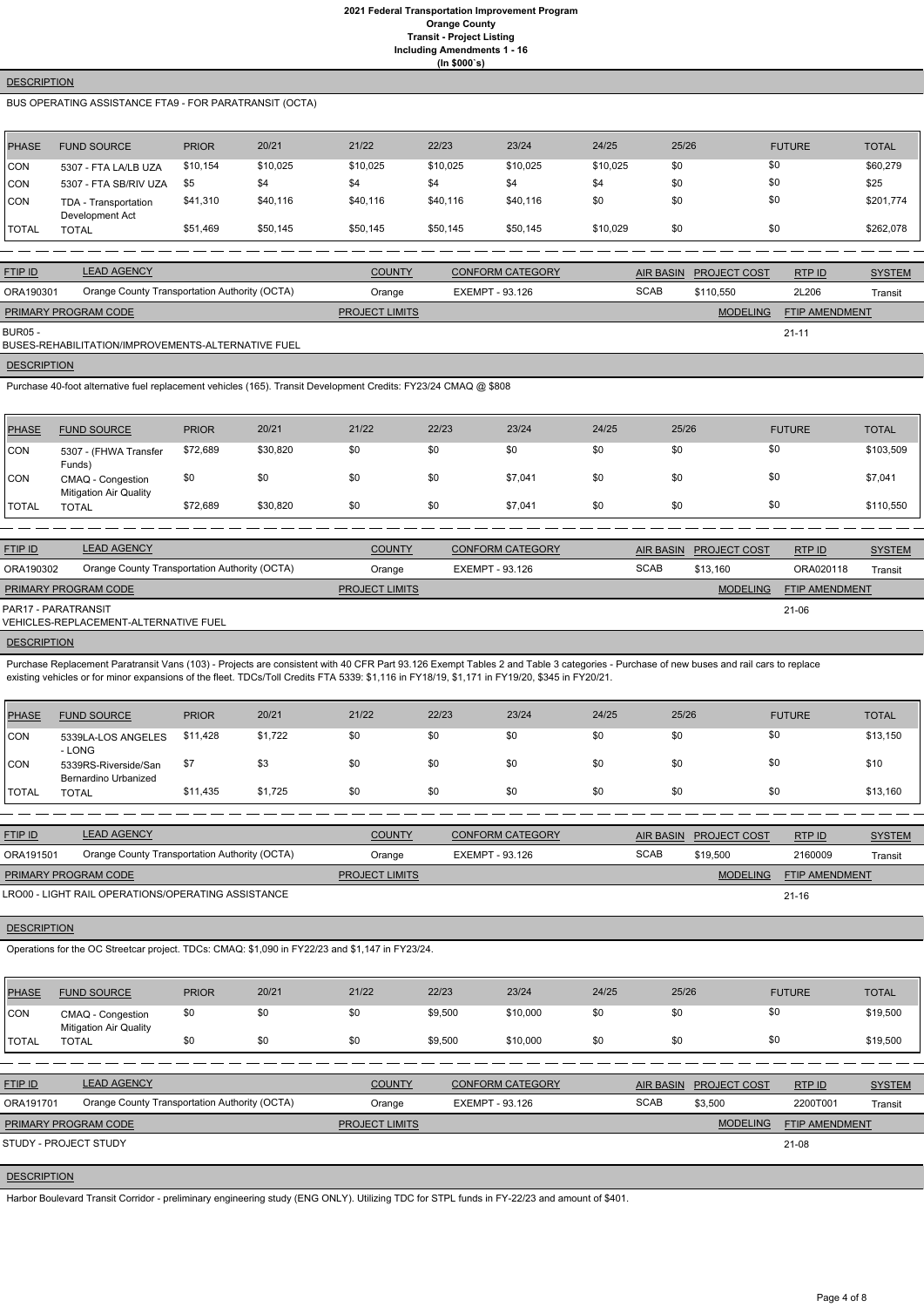**Including Amendments 1 - 16**

|                |                                               |              |       |                       | (ln \$000's) |                         |       |                  |                     |                |               |
|----------------|-----------------------------------------------|--------------|-------|-----------------------|--------------|-------------------------|-------|------------------|---------------------|----------------|---------------|
| <b>PHASE</b>   | <b>FUND SOURCE</b>                            | <b>PRIOR</b> | 20/21 | 21/22                 | 22/23        | 23/24                   | 24/25 | 25/26            |                     | <b>FUTURE</b>  | <b>TOTAL</b>  |
| <b>IPE</b>     | STPL-R - STP Local<br>Regional                | \$0          | \$0   | \$0                   | \$3,500      | \$0                     | \$0   | \$0              | \$0                 |                | \$3,500       |
| <b>ITOTAL</b>  | <b>TOTAL</b>                                  | \$0          | \$0   | \$0                   | \$3,500      | \$0                     | \$0   | \$0              | \$0                 |                | \$3,500       |
|                |                                               |              |       |                       |              |                         |       |                  |                     |                |               |
| <b>FTIP ID</b> | <b>LEAD AGENCY</b>                            |              |       | <b>COUNTY</b>         |              | <b>CONFORM CATEGORY</b> |       | <b>AIR BASIN</b> | <b>PROJECT COST</b> | RTP ID         | <b>SYSTEM</b> |
| ORA192901      | Orange County Transportation Authority (OCTA) |              |       | Orange                |              | EXEMPT - 93.126         |       | <b>SCAB</b>      | \$300               | 7120006        | Transit       |
|                | PRIMARY PROGRAM CODE                          |              |       | <b>PROJECT LIMITS</b> |              |                         |       |                  | <b>MODELING</b>     | FTIP AMENDMENT |               |

21-11

#### **DESCRIPTION**

STUDY - PROJECT STUDY

Orange County Mobility Hub Strategy (STUDY ONLY)

Rehabilitation/Renovation Projects at OCTA Bus Facilities - Rehabilitation and renovation activities at various OCTA bus facilities including heating, ventilation and air conditioner replacements and rehabilitation of a bus wash and steam cleaning areas to maintain the bus fleet.

| <b>PHASE</b>  | <b>FUND SOURCE</b>              | <b>PRIOR</b> | 20/21 | 21/22 | 22/23 | 23/24 | 24/25 | 25/26 | <b>FUTURE</b> | <b>TOTAL</b> |
|---------------|---------------------------------|--------------|-------|-------|-------|-------|-------|-------|---------------|--------------|
| <b>IPE</b>    | 5307 - (FHWA Transfer<br>Funds) | \$0          | \$266 | \$0   | \$0   | \$0   | \$0   | \$0   | \$0           | \$266        |
| <b>IPE</b>    | STIP AC RIP                     | \$0          | \$34  | \$0   | \$0   | \$0   | \$0   | \$0   | \$0           | \$34         |
| <b>ITOTAL</b> | <b>TOTAL</b>                    | \$0          | \$300 | \$0   | \$0   | \$0   | \$0   | \$0   | \$0           | \$300        |

| <b>FTIP ID</b>              | <b>LEAD AGENCY</b>                            | <b>COUNTY</b>         | <b>CONFORM CATEGORY</b> | <b>AIR BASIN</b> | <b>PROJECT COST</b> | RTP ID                | <b>SYSTEM</b> |
|-----------------------------|-----------------------------------------------|-----------------------|-------------------------|------------------|---------------------|-----------------------|---------------|
| ORA193101                   | Orange County Transportation Authority (OCTA) | Orange                | EXEMPT - 93.126         | <b>SCAB</b>      | \$1,592             | 2160009               | Transit       |
| <b>PRIMARY PROGRAM CODE</b> |                                               | <b>PROJECT LIMITS</b> |                         |                  | <b>MODELING</b>     | <b>FTIP AMENDMENT</b> |               |
|                             | NCR86 - MAINTENANCE/STORAGE FACILITY-UPGRADE  |                       |                         |                  |                     | $21 - 01$             |               |

# **DESCRIPTION**

The project will install real-time display & Bravo! signage at up to 23 bus stops along the Bravo! Main Street Rapid Bus and OC Bus Route 53/53X corridor. Route 53/53X operates from Anaheim through Orange and Santa Ana to Irvine via Main Street and Bravo! Main Street Rapid Bus (Route 533) operates on Main Street from Anaheim Regional Transportation Intermodal Center to MacArthur Boulevard in Santa Ana

| PHASE        | <b>FUND SOURCE</b>                           | <b>PRIOR</b> | 20/21   | 21/22 | 22/23 | 23/24 | 24/25 | 25/26 | <b>FUTURE</b> | <b>TOTAL</b> |
|--------------|----------------------------------------------|--------------|---------|-------|-------|-------|-------|-------|---------------|--------------|
| CON          | FTA 5339b - Bus and<br><b>Bus Facilities</b> | \$0          | \$1,207 | \$0   | \$0   | \$0   | \$0   | \$0   | \$0           | \$1,207      |
| <b>CON</b>   | TDA - Transportation<br>Development Act      | \$0          | \$385   | \$0   | \$0   | \$0   | \$0   | \$0   | \$0           | \$385        |
| <b>TOTAL</b> | TOTAL                                        | \$0          | \$1,592 | \$0   | \$0   | \$0   | \$0   | \$0   | \$0           | \$1,592      |

Slope Rehabilitation and Culvert Improvement - repair several locations of sloped areas with severe soil erosion and mass wasting along railroad as well as repair erosion and weed overgrowth of existing earthen culvert. Add vehicle crossing to provide access to signal mass located within the same area. Utilize toll credits of \$60 for FTA 5337 in FY20/21.

| <b>FTIP ID</b>              | <b>LEAD AGENCY</b>                                    | <b>COUNTY</b>         | <b>CONFORM CATEGORY</b> | <b>AIR BASIN</b> | <b>PROJECT COST</b> | RTP ID         | <b>SYSTEM</b> |
|-----------------------------|-------------------------------------------------------|-----------------------|-------------------------|------------------|---------------------|----------------|---------------|
| ORA210301                   | Orange County Transportation Authority (OCTA)         | Orange                | <b>TCM Committed</b>    | <b>SCAB</b>      | \$230               | 2160008        | Transit       |
| <b>PRIMARY PROGRAM CODE</b> |                                                       | <b>PROJECT LIMITS</b> |                         |                  | <b>MODELING</b>     | FTIP AMENDMENT |               |
|                             | ITS01 - REAL TIME RAIL or TRANSIT NOTIFICATION SYSTEM |                       |                         |                  |                     | $21 - 03$      |               |

### **DESCRIPTION**

| PHASE          | <b>FUND SOURCE</b>                              | <b>PRIOR</b> | 20/21 | 21/22 | 22/23 | 23/24 | 24/25 | 25/26 | <b>FUTURE</b> | <b>TOTAL</b> |
|----------------|-------------------------------------------------|--------------|-------|-------|-------|-------|-------|-------|---------------|--------------|
| <b>CON</b>     | SB1 Solutions for<br><b>Congested Corridors</b> | \$0          | \$230 | \$0   | \$0   | \$0   | \$0   |       |               | \$230        |
| <b>I</b> TOTAL | TOTAL                                           | \$0          | \$230 | \$0   | \$0   | \$0   | \$0   |       |               | \$230        |

| <b>FTIP ID</b>              | <b>LEAD AGENCY</b>                            | <b>COUNTY</b>         | <b>CONFORM CATEGORY</b> |             | AIR BASIN PROJECT COST | RTP ID                | <u>SYSTEM</u> |
|-----------------------------|-----------------------------------------------|-----------------------|-------------------------|-------------|------------------------|-----------------------|---------------|
| ORA210603                   | Orange County Transportation Authority (OCTA) | Orange                | EXEMPT - 93.126         | <b>SCAB</b> | \$300                  | <b>REG0702</b>        | Transit       |
| <b>PRIMARY PROGRAM CODE</b> |                                               | <b>PROJECT LIMITS</b> |                         |             | <b>MODELING</b>        | <b>FTIP AMENDMENT</b> |               |
|                             | NCR79 - SLOPE AND DRAINAGE IMPROVEMENTS       |                       |                         |             |                        | 21-06                 |               |

### **DESCRIPTION**

| <b>PHASE</b>   | <b>FUND SOURCE</b>                            | <b>PRIOR</b> | 20/21 | 21/22 | 22/23 | 23/24 | 24/25 | 25/26 | <b>FUTURE</b> | <b>TOTAL</b> |
|----------------|-----------------------------------------------|--------------|-------|-------|-------|-------|-------|-------|---------------|--------------|
| PE             | 5337 - State of Good<br>Repair UZA 2 LA-LB-SA | \$0          | \$300 | \$0   | \$0   | \$0   | \$0   |       |               | \$300        |
| <b>I</b> TOTAL | TOTAL                                         | \$0          | \$300 | \$0   | \$0   | \$0   | \$0   |       | \$0           | \$300        |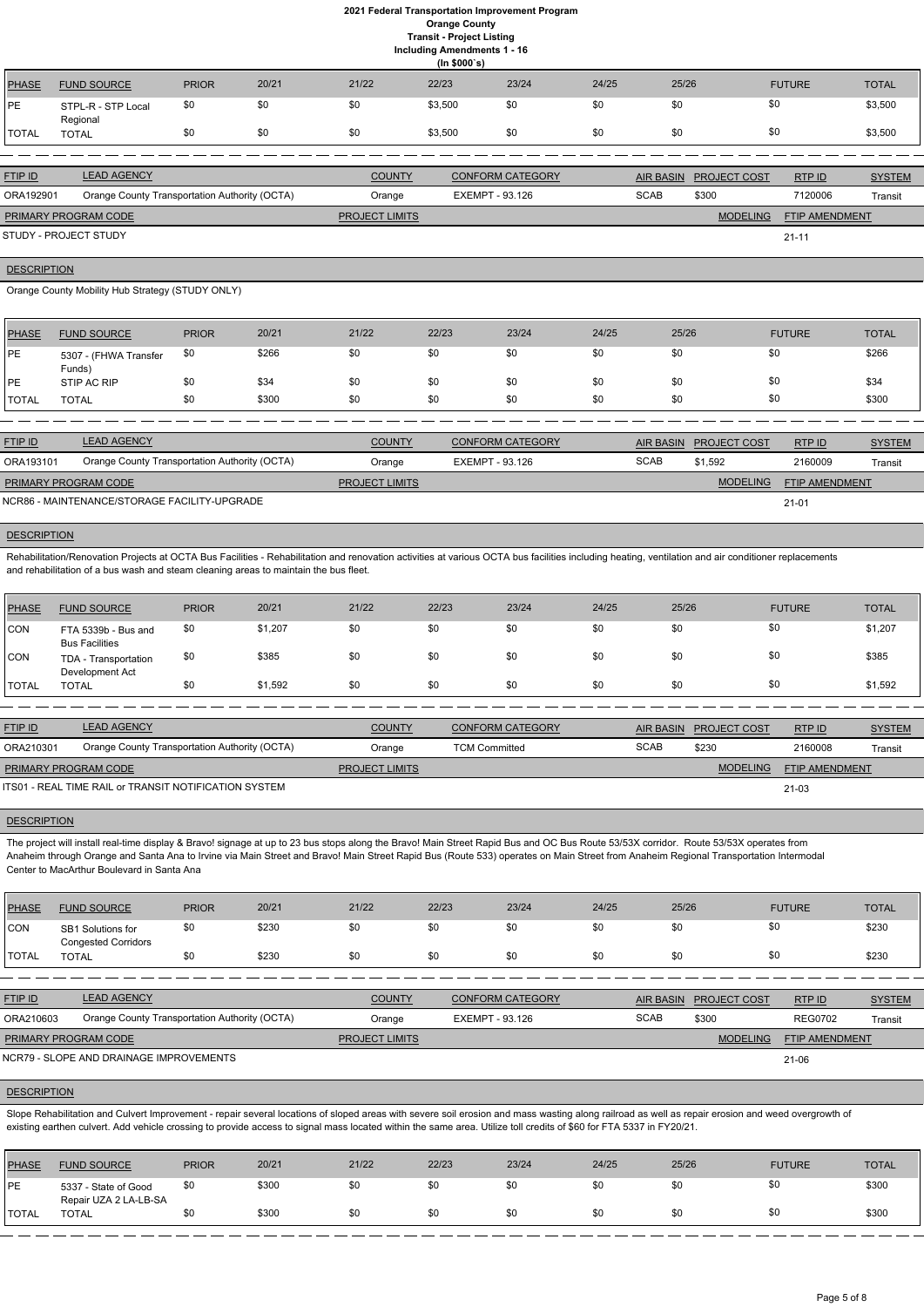**Including Amendments 1 - 16**

|  | יייש בייטוייטוויידי |  |
|--|---------------------|--|
|  | (ln \$000's)        |  |

| <b>FTIP ID</b>              | <b>LEAD AGENCY</b>                                 | <b>COUNTY</b>         | <b>CONFORM CATEGORY</b> | AIR BASIN   | <b>PROJECT COST</b> | RTPID                 | <b>SYSTEM</b> |
|-----------------------------|----------------------------------------------------|-----------------------|-------------------------|-------------|---------------------|-----------------------|---------------|
| ORA210605                   | Orange County Transportation Authority (OCTA)      | Orange                | EXEMPT - 93.126         | <b>SCAB</b> | \$12,526            | 2160009               | Transit       |
| <b>PRIMARY PROGRAM CODE</b> |                                                    | <b>PROJECT LIMITS</b> |                         |             | <b>MODELING</b>     | <b>FTIP AMENDMENT</b> |               |
| BUR05 -                     | BUSES-REHABILITATION/IMPROVEMENTS-ALTERNATIVE FUEL |                       |                         |             |                     | 21-15                 |               |

#### **DESCRIPTION**

Engine Repowers (173) - purchase new engines for 157 40-foot buses and 16 60-foot buses. TDC's: \$1,437 in FY23/24.

Preventive Maintenance (SCRRA): Projects are consistent with 40 CFR Part 93.126 Exempt Tables 2 and Table 3 categories - Rehabilitation of Transit Vehicles (TDCs for FTA 5307: \$1,700 in FY21/22; \$1,700 in FY22/23; \$1,700 in FY23/24; \$1,700 in FY24/25)

| PHASE        | <b>FUND SOURCE</b>                                 | <b>PRIOR</b> | 20/21 | 21/22 | 22/23 | 23/24    | 24/25 | 25/26 | <b>FUTURE</b> | <b>TOTAL</b> |
|--------------|----------------------------------------------------|--------------|-------|-------|-------|----------|-------|-------|---------------|--------------|
| <b>CON</b>   | CMAQ - Congestion<br><b>Mitigation Air Quality</b> | \$0          | \$0   | \$0   |       | \$12,526 | \$0   | \$0   | \$0           | \$12,526     |
| <b>TOTAL</b> | TOTAL                                              |              | \$0   | \$0   |       | \$12,526 | \$0   | \$0   | \$0           | \$12,526     |

| <b>FTIP ID</b>              | <b>LEAD AGENCY</b>                           | <b>COUNTY</b>         | CONFORM CATEGORY |             | AIR BASIN PROJECT COST | RTPID                 | <b>SYSTEM</b> |
|-----------------------------|----------------------------------------------|-----------------------|------------------|-------------|------------------------|-----------------------|---------------|
| ORA170805                   | Southern Calif. Regional Rail Authority      | Orange                | EXEMPT - 93.126  | <b>SCAB</b> | \$65,375               | <b>REG0701</b>        | Transit       |
| <b>PRIMARY PROGRAM CODE</b> |                                              | <b>PROJECT LIMITS</b> |                  |             | <b>MODELING</b>        | <b>FTIP AMENDMENT</b> |               |
|                             | RAO00 - RAIL OPERATIONS/OPERATING ASSISTANCE |                       |                  |             |                        | 21-07                 |               |

### **DESCRIPTION**

| <b>PHASE</b> | <b>FUND SOURCE</b>                            | <b>PRIOR</b> | 20/21 | 21/22   | 22/23   | 23/24   | 24/25   | 25/26 | <b>FUTURE</b> | <b>TOTAL</b> |
|--------------|-----------------------------------------------|--------------|-------|---------|---------|---------|---------|-------|---------------|--------------|
| <b>CON</b>   | 5307 - FTA LA/LB UZA                          | \$31,354     | \$0   | \$8,500 | \$8,500 | \$8,500 | \$8,500 | \$0   | \$0           | \$65,354     |
| <b>CON</b>   | 5337 - State of Good<br>Repair UZA 2 LA-LB-SA | \$21         | \$0   | \$0     | \$0     | \$0     | \$0     | \$0   | \$0           | \$21         |
| <b>TOTAL</b> | <b>TOTAL</b>                                  | \$31,375     | \$0   | \$8,500 | \$8,500 | \$8,500 | \$8,500 | \$0   | \$0           | \$65,375     |

| <b>FTIP ID</b>       | <b>LEAD AGENCY</b>                      | <b>COUNTY</b>         | <b>CONFORM CATEGORY</b> | AIR BASIN   | <b>PROJECT COST</b> | <b>RTP ID</b>         | <b>SYSTEM</b> |
|----------------------|-----------------------------------------|-----------------------|-------------------------|-------------|---------------------|-----------------------|---------------|
| ORA210102            | Southern Calif. Regional Rail Authority | Orange                | EXEMPT - 93.126         | <b>SCAB</b> | \$31.776            | 720001                | Transit       |
| PRIMARY PROGRAM CODE |                                         | <b>PROJECT LIMITS</b> |                         |             | <b>MODELING</b>     | <b>FTIP AMENDMENT</b> |               |
|                      | TRN14 - TRACK STRUCTURES-NEW            |                       |                         |             |                     | $21 - 01$             |               |

# **DESCRIPTION**

Fullerton Interlocking/Atwood-Esperanza - Construct a 3rd Track segment between CP Atwood (mile post 40.6) and CP Esperanza (mile post 35.8) on the BNSF San Bernardino Subdivision. The location of this 3rd track segment is within the City of Yorba Linda.

| PHASE          | <b>FUND SOURCE</b>                 | <b>PRIOR</b> | 20/21 | 21/22    | 22/23 | 23/24 | 24/25 | 25/26 | <b>FUTURE</b> | <b>TOTAL</b> |
|----------------|------------------------------------|--------------|-------|----------|-------|-------|-------|-------|---------------|--------------|
| <b>IPE</b>     | Cap And Trade Program              | \$1,776      | \$0   | \$0      | \$0   | \$0   | \$0   | \$0   | \$0           | \$1,776      |
| <b>CON</b>     | FEDERAL RAILROAD<br>ADMINISTRATION | \$0          | \$0   | \$30,000 | \$0   | \$0   | \$0   | \$0   | \$0           | \$30,000     |
| <b>I</b> TOTAL | TOTAL                              | \$1,776      | \$0   | \$30,000 | \$0   | \$0   | \$0   | \$0   | \$0           | \$31,776     |

| <b>FTIP ID</b>              | <b>LEAD AGENCY</b>           | <b>COUNTY</b>         | <b>CONFORM CATEGORY</b> |             | AIR BASIN PROJECT COST | RTP ID         | <b>SYSTEM</b> |
|-----------------------------|------------------------------|-----------------------|-------------------------|-------------|------------------------|----------------|---------------|
| ORA111209                   | Various Agencies             | Orange                | <b>TCM Committed</b>    | <b>SCAB</b> | \$36,360               | 2TR0704        | Transit       |
| <b>PRIMARY PROGRAM CODE</b> |                              | <b>PROJECT LIMITS</b> |                         |             | <b>MODELING</b>        | FTIP AMENDMENT |               |
|                             | TRN14 - TRACK STRUCTURES-NEW |                       |                         |             | <b>NC</b>              | $21 - 00$      |               |

LAGUNA NIGUEL TO SAN JUAN CAPISTRANO PASSING SIDING - ADD 1.8 MILES OF NEW RAILROAD TRACK ADJACENT TO THE EXISTING MAIN TRACK. (INCLUDES SLOPE STABILIZATION/RETAINING WALL) MP 193.9 - MP 195.7 (project will utilize TDC Match - 5307 FHWA Transfer: \$438 in FY13/14; \$2,125 in FY16/17. CMAQ: \$264 in FY21/22. 5307 FHWA Transfer: \$47 in FY19/20 from Orange Parking savings already in grant CA-2017-072)(PPNO 2107)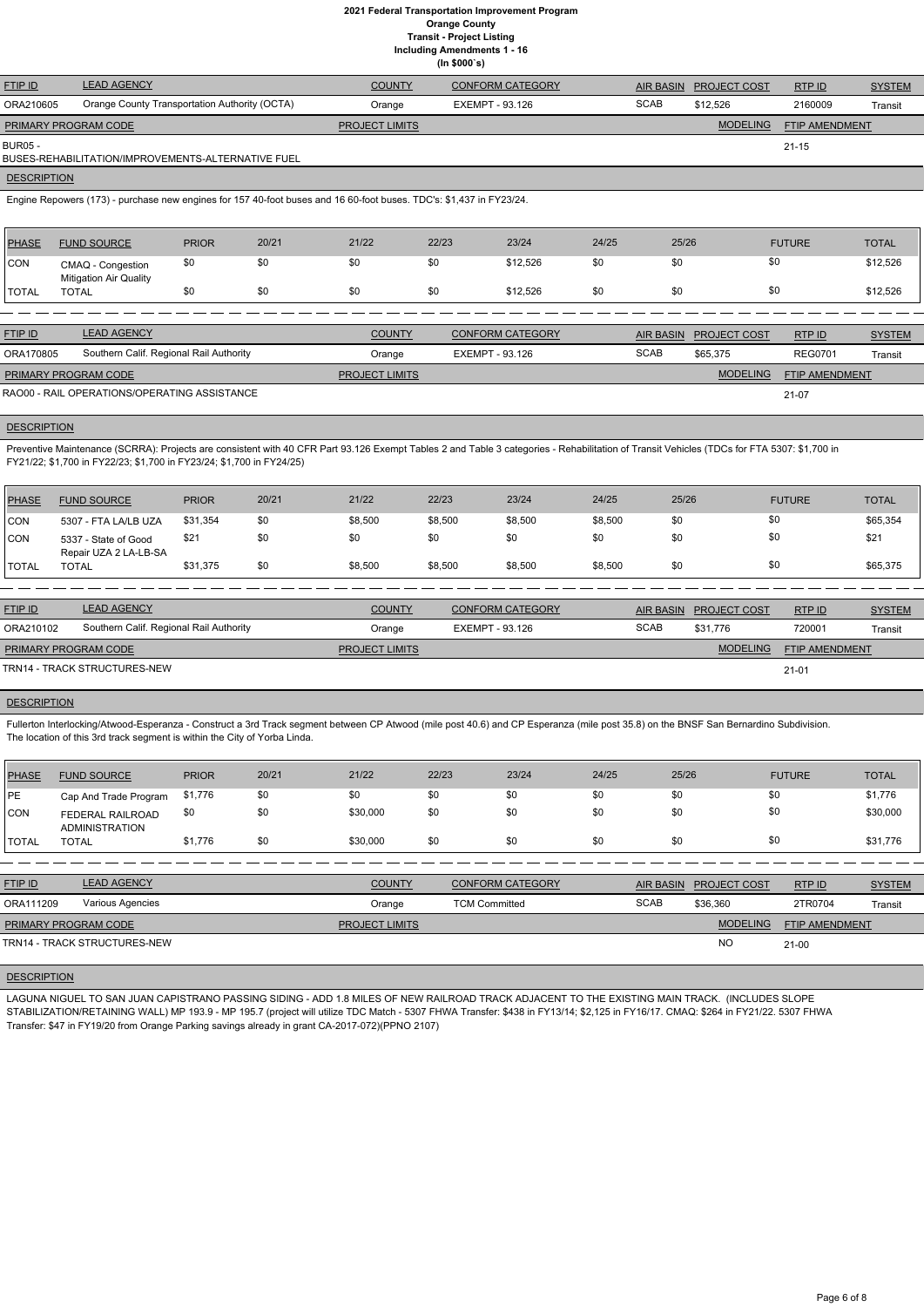**Including Amendments 1 - 16**

| ng Amendments |
|---------------|
|---------------|

|              | (ln \$000's)                                       |              |       |         |       |       |       |       |               |              |  |
|--------------|----------------------------------------------------|--------------|-------|---------|-------|-------|-------|-------|---------------|--------------|--|
| <b>PHASE</b> | <b>FUND SOURCE</b>                                 | <b>PRIOR</b> | 20/21 | 21/22   | 22/23 | 23/24 | 24/25 | 25/26 | <b>FUTURE</b> | <b>TOTAL</b> |  |
| PE           | 5307 - (FHWA Transfer<br>Funds)                    | \$3,821      | \$0   | \$0     | \$0   | \$0   | \$0   | \$0   | \$0           | \$3,821      |  |
| PE           | AGENCY - Agency                                    | \$385        | \$0   | \$0     | \$0   | \$0   | \$0   | \$0   | \$0           | \$385        |  |
| CON          | 5307 - (FHWA Transfer<br>Funds)                    | \$18,935     | \$0   | \$0     | \$0   | \$0   | \$0   | \$0   | \$0           | \$18,935     |  |
| CON          | 5309a - FTA Fixed<br>Guideway                      | \$1,015      | \$0   | \$0     | \$0   | \$0   | \$0   | \$0   | \$0           | \$1,015      |  |
| CON          | <b>AGENCY - Agency</b>                             | \$170        | \$0   | \$0     | \$0   | \$0   | \$0   | \$0   | \$0           | \$170        |  |
| CON          | CMAQ - Congestion<br><b>Mitigation Air Quality</b> | \$0          | \$0   | \$2,300 | \$0   | \$0   | \$0   | \$0   | \$0           | \$2,300      |  |
| CON          | <b>Intercity Rail</b><br>Improvements              | \$2,000      | \$0   | \$0     | \$0   | \$0   | \$0   | \$0   | \$0           | \$2,000      |  |
| CON          | P116 - Propostion 116                              | \$4,734      | \$0   | \$0     | \$0   | \$0   | \$0   | \$0   | \$0           | \$4,734      |  |
| CON          | STIP AC IIP                                        | \$3,000      | \$0   | \$0     | \$0   | \$0   | \$0   | \$0   | \$0           | \$3,000      |  |
| <b>TOTAL</b> | <b>TOTAL</b>                                       | \$34,060     | \$0   | \$2,300 | \$0   | \$0   | \$0   | \$0   | \$0           | \$36,360     |  |

San Juan Creek Bridge Replacement - Bridge #197.9 in the City of San Juan Capistrano near the Camino Capistrano exit of the Interstate 5 freeway. Replacing an OCTA-owned three span steel railroad bridge. Train bridge project. TDC match FTA 5337: \$7,707 in FY20/21

| <b>FTIP ID</b>              | <b>LEAD AGENCY</b>                             | <b>COUNTY</b>         | <b>CONFORM CATEGORY</b> | AIR BASIN   | <b>PROJECT COST</b> | RTP ID                | <b>SYSTEM</b> |
|-----------------------------|------------------------------------------------|-----------------------|-------------------------|-------------|---------------------|-----------------------|---------------|
| ORA159801                   | Various Agencies                               | Orange                | EXEMPT - 93.126         | <b>SCAB</b> | \$41.791            | ORA37111              | Transit       |
| <b>PRIMARY PROGRAM CODE</b> |                                                | <b>PROJECT LIMITS</b> |                         |             | <b>MODELING</b>     | <b>FTIP AMENDMENT</b> |               |
|                             | NCR36 - BRIDGE RESTORATION & REPLC (NO LN ADD) |                       |                         |             |                     | $21 - 07$             |               |

#### **DESCRIPTION**

FTIP ID LEAD AGENCY COUNTY COUNTY CONFORM CATEGORY AIR BASIN PROJECT COST RTP ID SYSTEM **MODELING** PROJECT COST FTIP AMENDMENT RTP ID ORA210601 Various Agencies Orange EXEMPT - 93.126 SCAB \$4,879 REG0702 Transit **PROJECT LIMITS** PRIMARY PROGRAM CODE

OC Maintenance Facility - The facility is proposed to be located on a 21.3 acre OCTA-owned property in the City of Irvine along the Metrolink Orange Subdivision between mileposts 183.5 and 184. The OCMF will provide a maintenance location for Metrolink locomotives and rail cars serving Orange County. OCMF will help relieve capacity issues at other maintenance facilities in Los Angeles, San Bernardino, and in San Diego County near Camp Pendleton.

| PHASE      | <b>FUND SOURCE</b>                                  | <b>PRIOR</b> | 20/21    | 21/22 | 22/23 | 23/24 | 24/25 | 25/26 | <b>FUTURE</b> | <b>TOTAL</b> |
|------------|-----------------------------------------------------|--------------|----------|-------|-------|-------|-------|-------|---------------|--------------|
| <b>ROW</b> | ORAM2TR - Orange Co.<br>Measure M2-Transit          | \$1,379      | \$0      | \$0   | \$0   | \$0   | \$0   | \$0   | \$0           | \$1,379      |
| ROW        | <b>TSSSSDR</b> - Transit<br>System Safety, Security | \$59         | \$0      | \$0   | \$0   | \$0   | \$0   | \$0   | \$0           | \$59         |
| CON        | 2016 Earmark<br>Repurposing                         | \$913        | \$0      | \$0   | \$0   | \$0   | \$0   | \$0   | \$0           | \$913        |
| CON        | 5307 - (FHWA Transfer<br>Funds)                     | \$907        | \$0      | \$0   | \$0   | \$0   | \$0   | \$0   | \$0           | \$907        |
| CON        | 5337 - State of Good<br>Repair UZA 2 LA-LB-SA       | \$0          | \$27,335 | \$0   | \$0   | \$0   | \$0   | \$0   | \$0           | \$27,335     |
| <b>CON</b> | 5337 - State of Good<br>Repair UZA 68 Mission       | \$0          | \$11,198 | \$0   | \$0   | \$0   | \$0   | \$0   | \$0           | \$11,198     |
| TOTAL      | <b>TOTAL</b>                                        | \$3,258      | \$38,533 | \$0   | \$0   | \$0   | \$0   | \$0   | \$0           | \$41,791     |

21-06

NCN86 - MAINTENANCE/STORAGE FACILITY-NEW

### **DESCRIPTION**

| PHASE | <b>FUND SOURCE</b>    | <b>PRIOR</b> | 20/21 | 21/22 | 22/23 | 23/24 | 24/25 | 25/26 | <b>FUTURE</b> | <b>TOTAL</b> |
|-------|-----------------------|--------------|-------|-------|-------|-------|-------|-------|---------------|--------------|
| l PE  | Cap And Trade Program | \$4,829      | \$0   |       |       |       |       |       |               | \$4,829      |
| PE    | STPL-R - STP Local    | \$0          |       | \$0   |       | \$50  |       |       |               | \$50         |

| :4,829<br>1 Q70<br>C<br>$\mathbf{r}$<br>\$0<br>æ,<br><b>TOTAL</b><br>_⊍∪ພ<br>$5 - 101$<br>AD U |       | __<br>Regional |  |  |  |  |  |
|------------------------------------------------------------------------------------------------|-------|----------------|--|--|--|--|--|
|                                                                                                | TOTAL |                |  |  |  |  |  |

| <b>FTIP ID</b>              | <b>LEAD AGENCY</b>                       | <b>COUNTY</b>         | <b>CONFORM CATEGORY</b> | AIR BASIN   | <b>PROJECT COST</b> | RTPID                 | <b>SYSTEM</b> |
|-----------------------------|------------------------------------------|-----------------------|-------------------------|-------------|---------------------|-----------------------|---------------|
| ORA37111                    | Various Agencies                         | Orange                | EXEMPT - 93.126         | <b>SCAB</b> | \$128.399           | ORA37111              | Transit       |
| <b>PRIMARY PROGRAM CODE</b> |                                          | <b>PROJECT LIMITS</b> |                         |             | <b>MODELING</b>     | <b>FTIP AMENDMENT</b> |               |
|                             | TRR15 - TRACK REPLACEMENT/REHABILITATION |                       |                         |             |                     | 21-07                 |               |

#### **DESCRIPTION**

CAPITAL MAINTENANCE ON METROLINK SYSTEM - Rehab, reconstruction or replacement of track structures, track and trackbed, signals, communication systems, facilities, stations, platforms, signage, fare collection equipment (TVM) and systems, and rolling stock including the purchase of replacement locomotives with Tier-4 technology.(non-capacity increasing), TDC 5337: \$2,943 in FY20/21; \$3,131 in FY21/22; \$3,131 in FY22/23; \$3,131 in FY23/24; \$3,131 in FY24/25